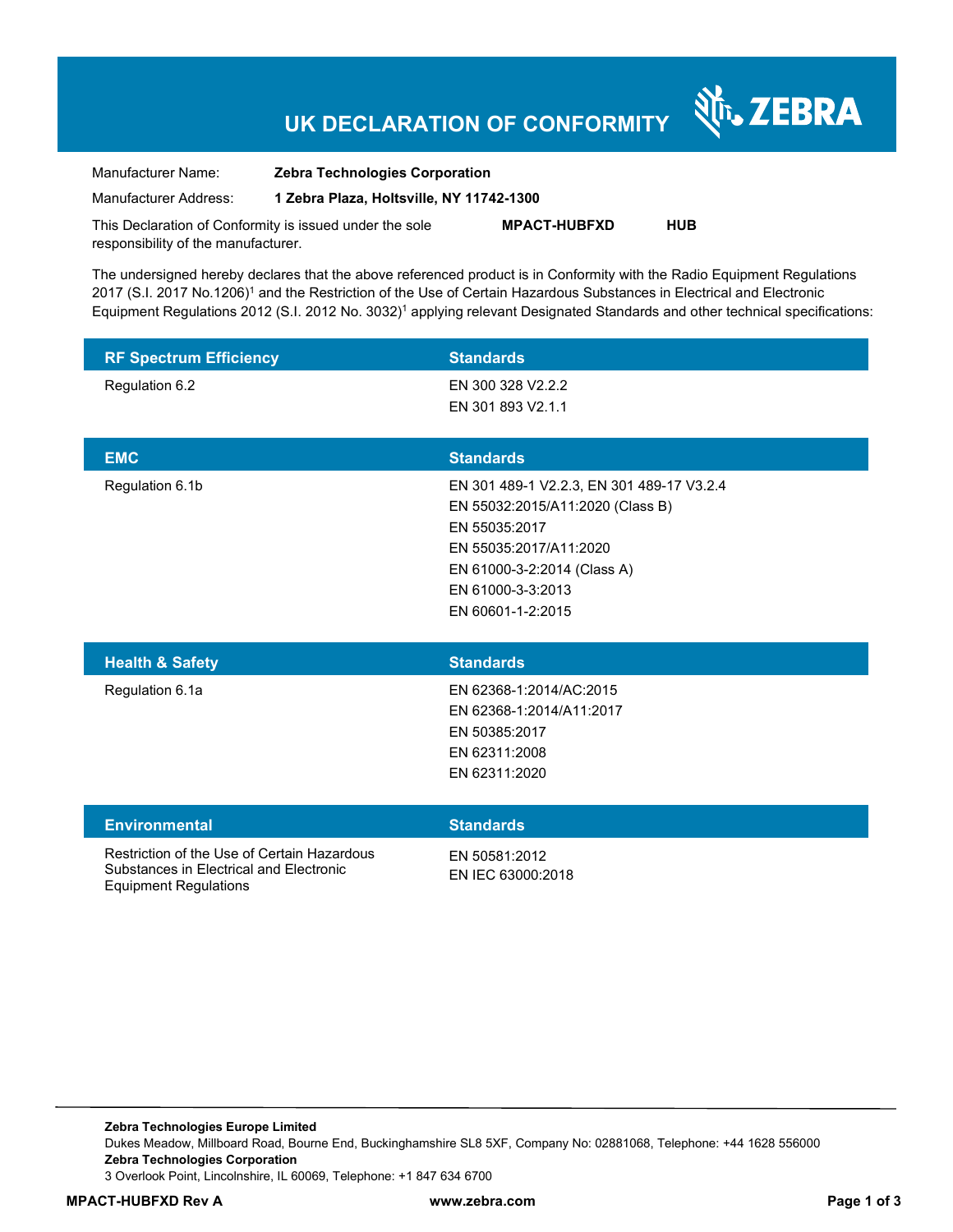# **UK DECLARATION OF CONFORMITY**

With regard to the Radio Equipment Regulations 2017 (S.I. 2017 No.1206)<sup>1</sup>, the conformity assessment procedure referred to in regulation 41(4)(a) and detailed in Schedule 2 has been followed.

1 As amended by applicable EU withdrawal legislation implemented at the time of issuing this declaration

#### **Signed on behalf of Zebra Technologies Corporation**

*(Signature of authorized person)* Marco Belli Rev: A Sr. Manager, Regulatory **Date: 17 August 2021** Place: Bourne End, UK

र्शे<sub>ि</sub>, ZEBRA